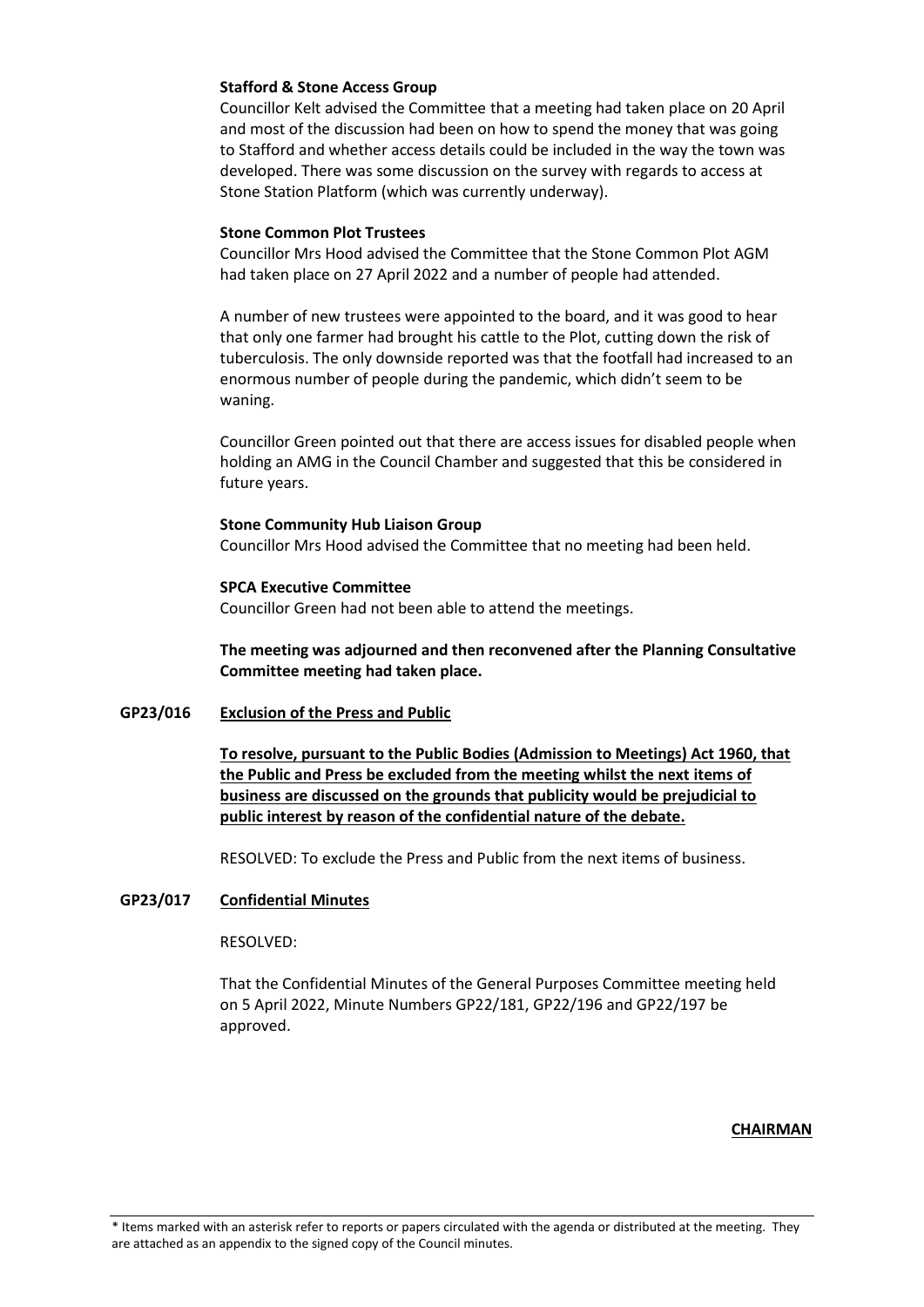# **Stone Town Council – Tourism & Town Promotion Sub-Committee**

# **Minutes of the meeting held in the Council Chamber at 15 Station Road, Stone, on Tuesday 24 May 2022**

**PRESENT:** Councillor Mrs J. Hood in the Chair and Councillors: A. Best, J. Davies, R. Kenney, J. Powell, C. Thornicroft and S. Walley

Officers: L. Trigg and Mrs T. Williams

By Chairman's invitation: No Councillors

**ABSENT:** Councillors: Mrs K. Dawson and P. Leason

#### **TTP23/001 Apologies**

Councillors: Mrs K. Dawson and P. Leason

**TTP23/002 Declarations of Interest and Requests for Dispensation** 

None received

**TTP23/003 Representations from Members of the Public** 

None

**TTP23/004 Minutes of Previous Meeting** 

The minutes of the Tourism & Town Promotion Sub-Committee meeting held on the 15 March 2022 (Minute Numbers TTP22/036 – TTP22/042), were approved as a correct record.

#### **TTP23/005 Calendar of Events 2022**

 The Sub-Committee considered its plans for Town Council events in 2022 which included the arrangements for the following events:

• Queen's Big Lunch

 progressing very well. The Chairman advised the Sub-Committee that plans to deliver an excellent fun filled Queen's Platinum Jubilee weekend for the people of Stone, were

A number of vendors had been secured for 'The Big Lunch' on Sunday 5 June, as well as entertainment for the children (including face painting and fair ground

<sup>\*</sup> Items marked with an asterisk refer to reports or papers circulated with the agenda or distributed at the meeting. They are attached as an appendix to the signed copy of the Council minutes.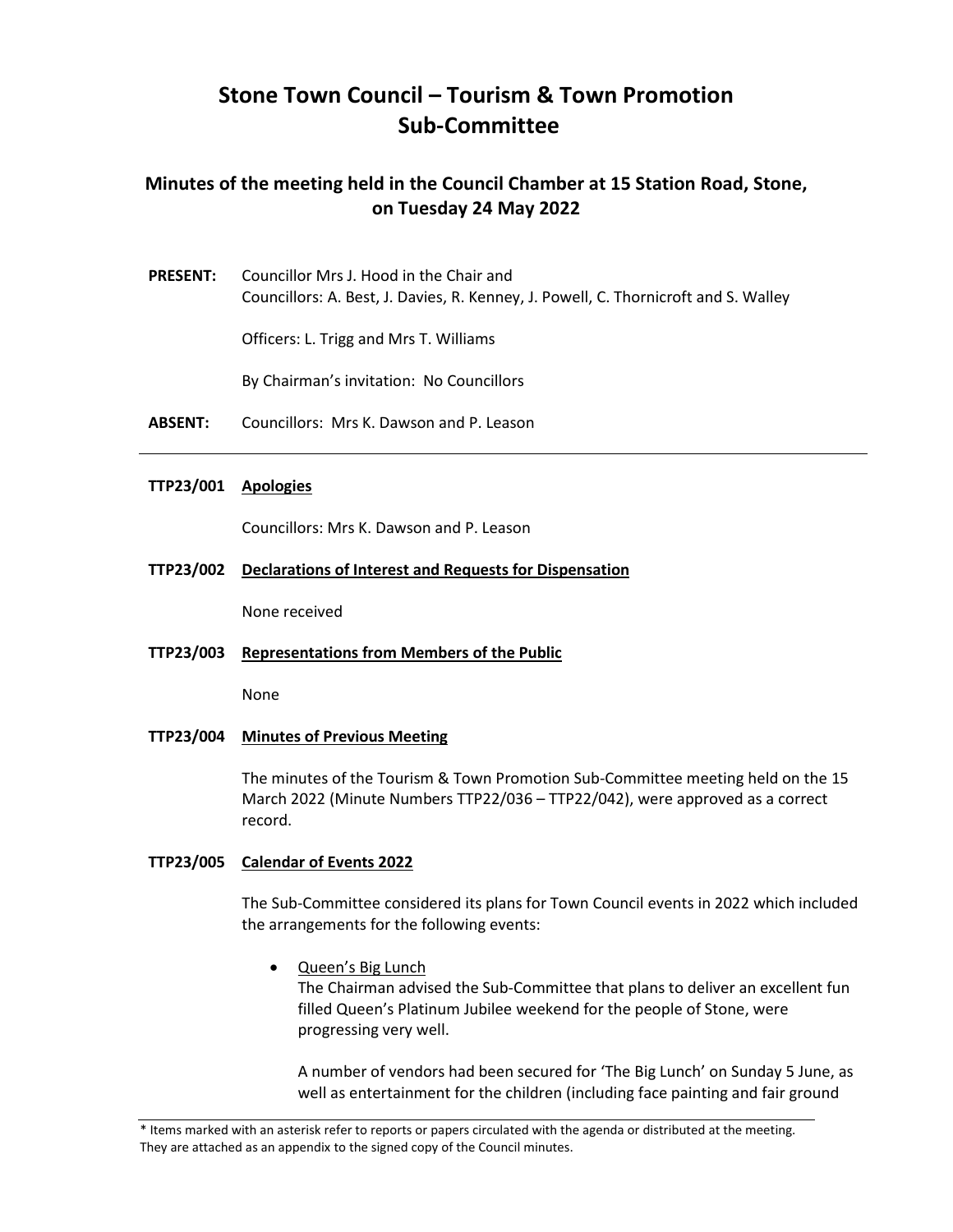rides) and a good line up of live bands on stage. The event will begin with a performance from the Florence Brass Band and the Scout & Guide Marching Band will also be taking the stage.

 The Chairman advised the Sub-Committee that every consideration had been given to public safety with appropriate risk assessments undertaken. A paramedic will be in attendance.

The public are invited to bring their picnics or purchase from local food vendors that will be in attendance at this free to enter event.

The Town Mayor has invited Ukrainian refugees living locally to attend and is awaiting to know their number.

The Chairman asked for volunteers to come forward to act as stewards on the day.

• Commonwealth Games Baton Route in Stone

 The Chairman advised the Sub-Committee that a meeting had been held today about the Commonwealth Games Baton Relay which it had been confirmed will be coming to Stone on 19 July, beginning at 3:00pm (but the time could be up to half an hour earlier or one hour later).

 (before getting out again). They will then head up Crown Street, round on to The baton will be brought down the A34 onto the Fillybrooks, turning off at Walton Roundabout towards the Canoe Club where the entourage will rest and the baton carrier, who hasn't been confirmed, will paddle a canoe to the steps Newcastle Street and down the High Street.

Banners will be produced, and bunting installed by the Town Council.

The Town Council will also let the local schools know.

 The Chairman said that the latest information on the Relay will be fed back after another scheduled meeting has taken place.

The Chairman asked again for volunteers to come forward to act as stewards.

• Florence Brass Band Concert in Stonefield Park

 performing in a concert in Stonefield Park on 14 August 2022. She suggested The Chairman reminded the Sub-Committee that Florence Brass Band will be that the concert be built around the Burma Star commemoration and that Councillor Leason be contacted for advice on the arrangements.

 It is hoped that a cream tea can be served in the pavilion (subject to obtaining permission from Stafford Borough Council) and that an ice cream man will be in attendance.

\* Items marked with an asterisk refer to reports or papers circulated with the agenda or distributed at the meeting. They are attached as an appendix to the signed copy of the Council minutes.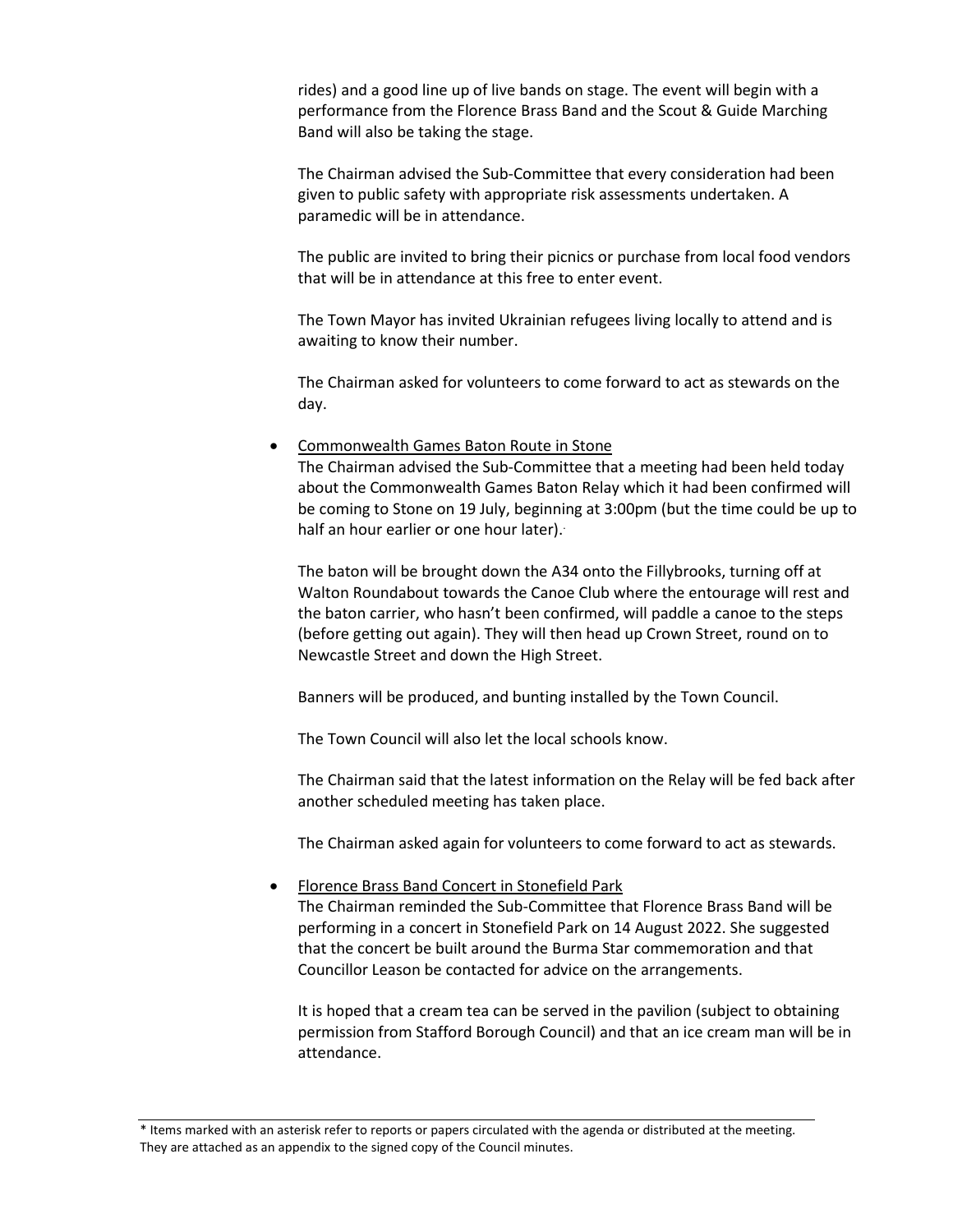• Stone by the sea

The Town Clerk advised the Sub-Committee that it had been agreed that Stone by the Sea would be held from 17 to 20 August 2022 with the usual sand pit installed in Market Square. There will be new features this year with a Marvel Day (with Marvel characters) and another day with a dinosaur theme.

• Christmas Lights Switch-On

The Chairman advised the Sub-Committee that the Christmas Lights Switch-On would be held on 17 November 2022. Planning had not commenced yet but Christmas Lights Plus had the date in their diary.

A 'wash up' meeting for last year's event is still needing to be arranged.

# **TTP23/006 Hanging Baskets**

The Chairman advised the Sub Committee that the hanging baskets were out in the town (with the exception of the railing boxes) but the displays needed to be distributed more evenly around the public areas.

# **TTP23/007 Reports from Working Groups**

The Chairman invited the Working Groups to address the Sub-Committee:

## **Remembrance Plaques Working Group**

Councillor J. Davies advised the Sub-Committee that as far as the production of the plaques was concerned, the Working Group were waiting for Oak Tree Farm to get back up to speed following the Covid-19 pandemic.

Councillor Davies had spoken to the Town Clerk about any legal issues that needed to be covered in respect of installing plaques on properties.

One of the next tasks of the Working Group included visiting the properties identified to make judgement about whether they were suitable to receive a plaque.

## **Promotion of Stone Working Group**

 Working Group was no longer needed post Covid-19 and it was agreed that the item be listed on the next agenda for consideration of its closure. Some members of the Sub-Committee expressed the view that the Promotion of Stone

Councillor Walley reported on traders concerns about low footfall in the town and that the Promotion of Stone Working Group could consider this issue.

## **Market Strategy (Market Pricing & Strategy)**

 The Chairman advised the Sub-Committee that a very good and vibrant market was held last weekend which helped Stone to shine.

<sup>\*</sup> Items marked with an asterisk refer to reports or papers circulated with the agenda or distributed at the meeting. They are attached as an appendix to the signed copy of the Council minutes.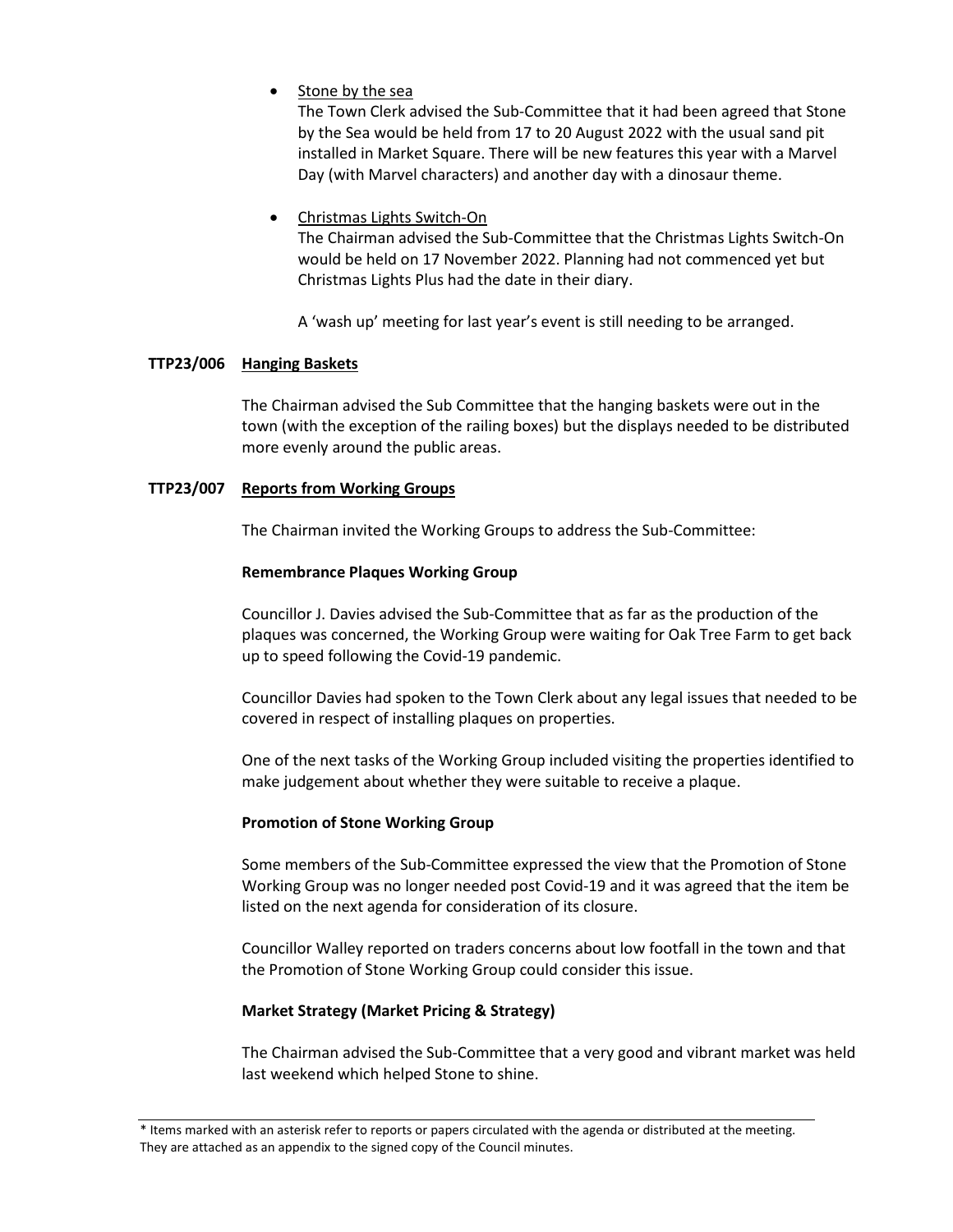Councillor Mrs Hood said that she hoped traders in the town had been pleased with the day.

**Chairman** 

\* Items marked with an asterisk refer to reports or papers circulated with the agenda or distributed at the meeting. They are attached as an appendix to the signed copy of the Council minutes.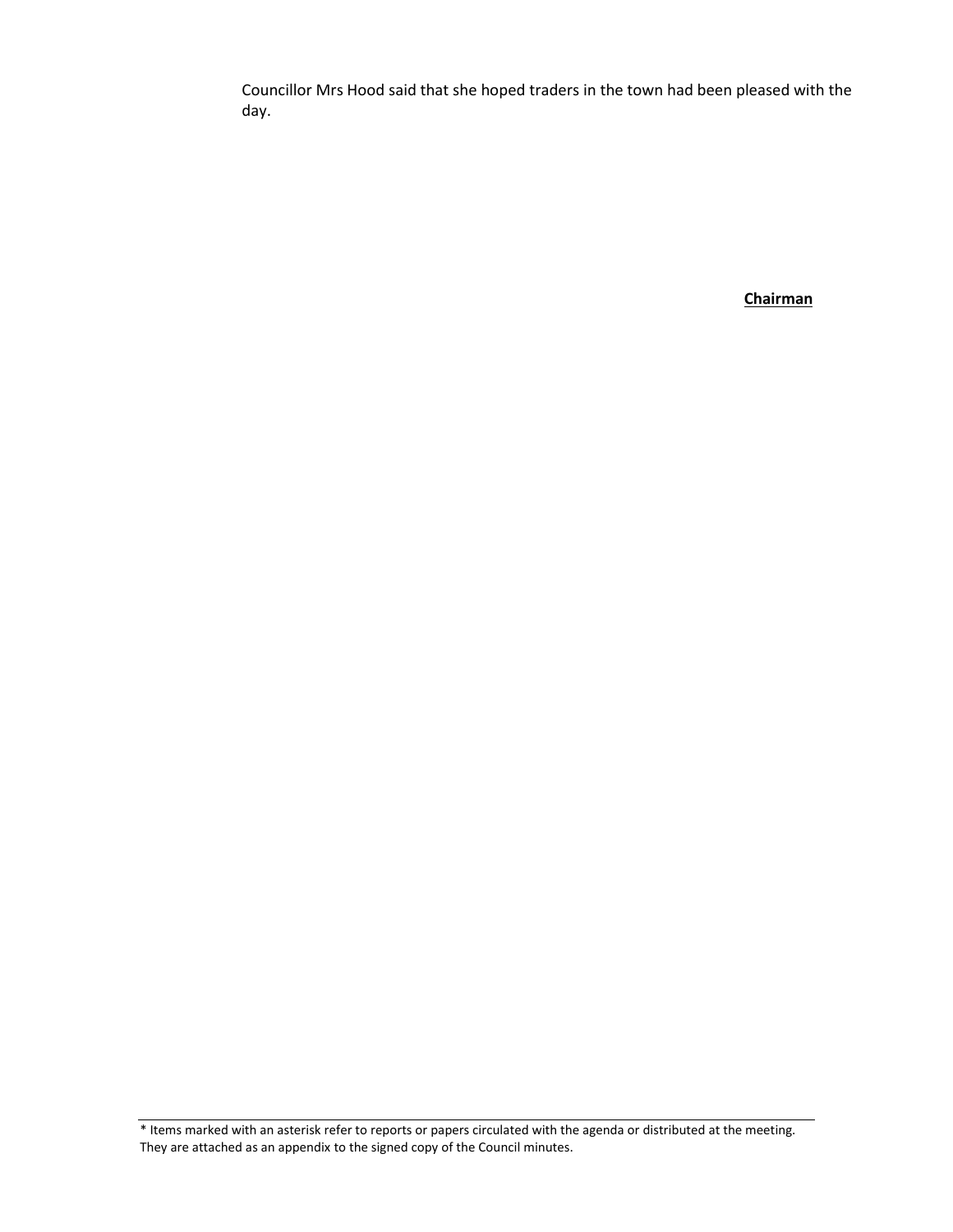# **Stone Town Council – Environment Sub-Committee**

# **Minutes of the meeting held in the Council Chamber at 15 Station Road, Stone, on Tuesday 24 May 2022**

**PRESENT:** Councillor R. Townsend in the Chair and Councillors: K. Argyle, T. Kelt, R. Kenney and J. Powell

Officers: L Trigg and Mrs T. Williams

By Chairman's Invitation: Councillors Mrs J. Hood and S. Walley

**ABSENT:** Councillors: Mrs A. Burgess, Mrs K. Dawson, M. Hatton and P. Leason

#### **ENV23/001 Apologies**

Councillors: Mrs K. Dawson and P. Leason

#### **ENV23/002 Declarations of Interest and Requests for Dispensations**

None received

**ENV23/003 Representations from Members of the Public** 

None

- **ENV23/004 Minutes of Previous Meeting** 
	- a) The minutes of the Environment Sub-Committee meeting held on the 15 March 2022 (Minute Numbers ENV22/031 – ENV22/038), were approved as a correct record.

#### **ENV23/005 Covid-19 Commemoration**

 up to speed with issues affecting the Sub-committee and understood that The Chairman advised the Sub-Committee that as a new chairman he was getting Councillor Mrs Hood and Councillor Leason had met on site to discuss the location of the commemoration area.

 planting and that he envisaged creating a horseshoe shape. The variety of tree The Chairman invited an update from Councillor Mrs Hood who confirmed that the Grounds Maintenance contractor had agreed with the location of the tree was to be revisited due to an issue with the height of the variety chosen originally, and consideration given to the flooding that often occurs in the area chosen in the winter.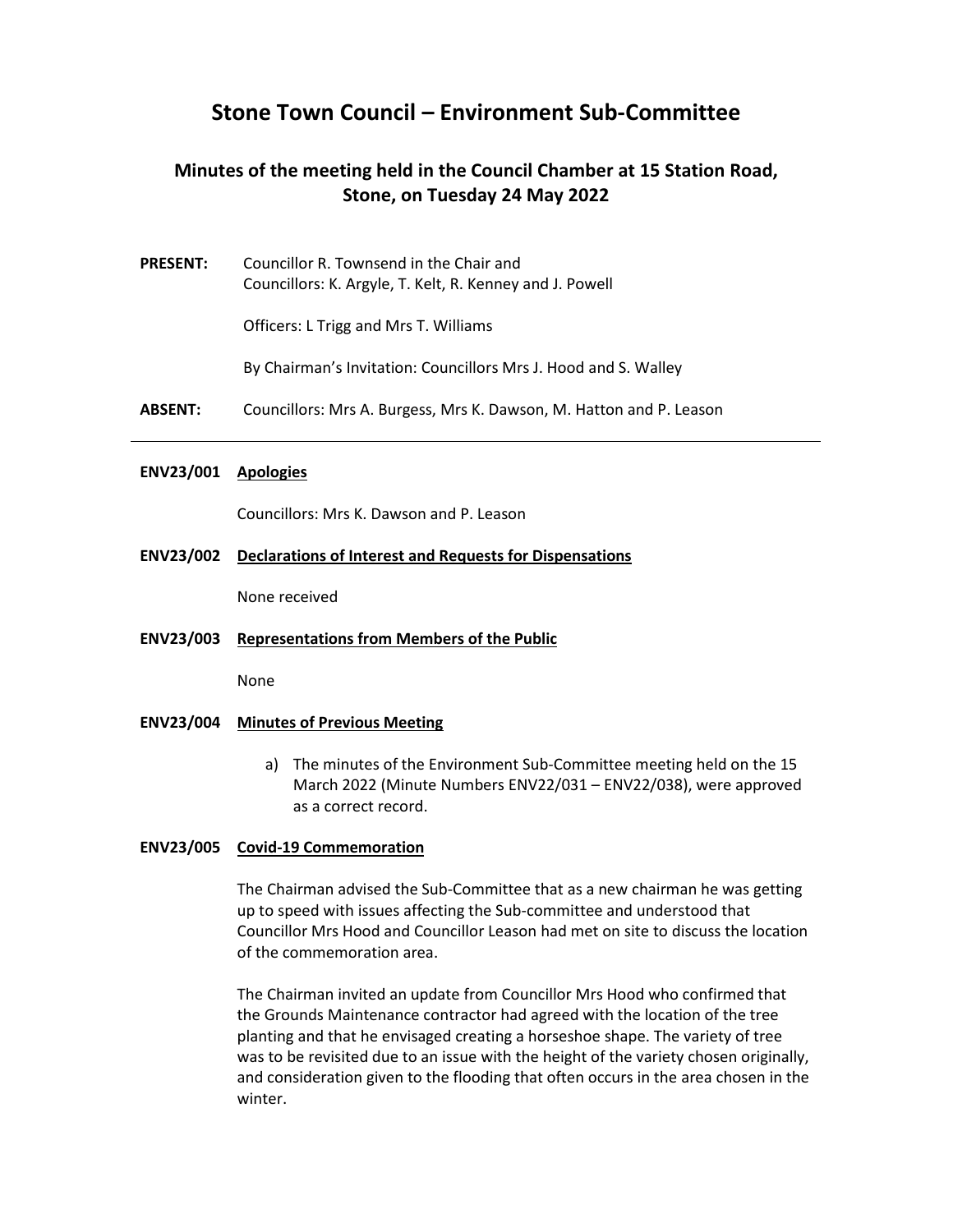The Chairman said that planting of the Covid-19 Commemoration was scheduled from September to November 2022 as this is the best time.

The Sub-Committee believed that a plaque would be installed as part of the commemoration, but the Town Clerk would check this point in the records.

#### **ENV23/006 Crown Meadow Improvements**

 The Sub-Committee noted the update on the work being undertaken by the Council's Grounds Maintenance Contractor.

The Chairman confirmed that all seemed to be in order.

The Chairman advised the Sub-Committee that he would in future be involved in the regular update meetings held between the Deputy Town Clerk and the Grounds Maintenance Contractor.

#### **ENV23/007 Environmental Issues Checklist**

The Chairman suggested that the Environmental Issues Working Group should prepare a policy checklist to support committees and sub-committees when they are considering environmental issues and ensuring compliance with Council Policy.

The checklist could also be used by the Town Council when commissioning services and in ascertaining a supplier's environmental credentials.

 The Sub-Committee suggested a form of checklist had been produced when the Environment policy document was taken forward and that this could be used as a starting point.

RESOLVED: That the Environmental Issues Working Group prepares an Environment Policy Checklist to support the work of the Town Council's Committees and Sub-Committees.

#### **ENV23/008 Environmental Issues Working Group**

- Working Group over the past two years be put on record and wished her a) The Sub-Committee noted the resignation of co-opted Environmental Issues Working Group member, Tracy Lindop. The Chairman asked that the Sub-Committee's appreciation of her valuable contribution to the well for the future.
- b) The Chairman asked the Sub-Committee to consider a proposal that all Environment Sub-Committee members become members of the Environmental Issues Working Group to eliminate past difficulties in bringing some of the issues to a conclusion and to be able to tackle new and complex issues with focus in the future.

The Chairman said he believed the Working Group should have specific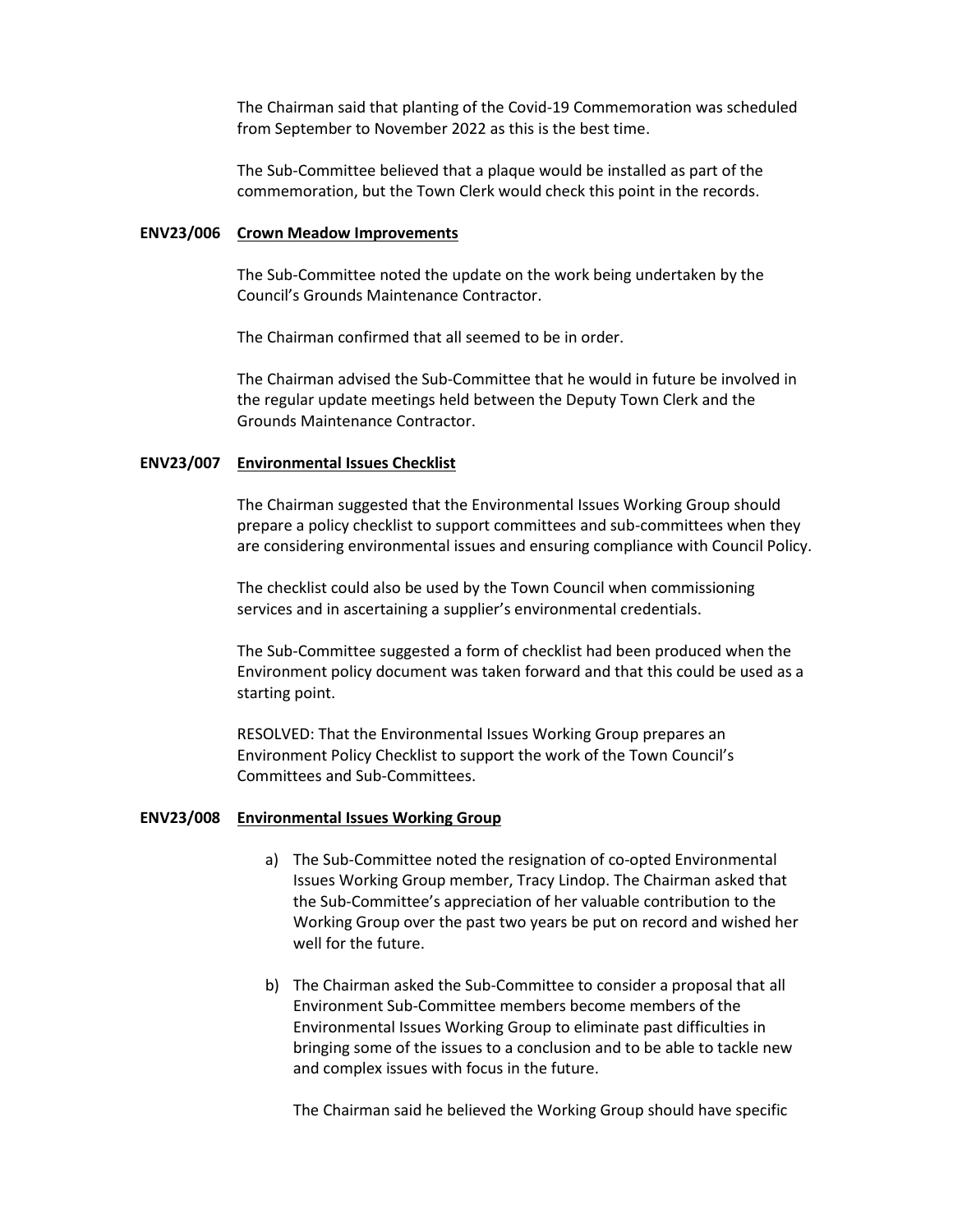circulation of information, communication by email and conversations, and defined rather than broad brush tasks which could be dealt with by rather than just meetings.

 difficult choices to make and couldn't always afford the most The Sub-Committee suggested it was not always possible for people with limited financial resources to put the environment first as they had environmentally friendly option.

RESOLVED: That all Environmental Sub-Committee Members become members of the Environmental Issues Working Group.

#### **ENV23/009 Updates**

a) The Chairman invited the Town Clerk to provide an update on Energy audits at the Frank Jordan Community Centre and the Stone Station Community Centre.

The Town Clerk advised the Sub-Committee that the contract had been awarded some time ago, but the work hadn't yet been undertaken. After chasing the company, he had been told that the work would be done by next week.

b) The Chairman invited the Town Clerk to provide an update on recycling and single use plastics audit at the Town Council office.

The Town Clerk advised on the following:

- $\circ$  Plastic pens and pencils are difficult to replace as there is a limited range of non-plastic items. Whilst the item was difficult to deliver on, no new plastic pens had been purchased.
- $\circ$  Water cups in the office eco cups have been purchased for the hot drinks machine and old stocks of plastic drinking cups were being used up. The eco cups are the only recyclable cups available and although not recycled by all authorities, had not been tested with Stafford Borough Council.
- o Water bottles three of the four water coolers had been eliminated leaving just the unit in the Town Council office which will stay until the contract ends.
- o Ink Cartridges no alternative was available at present. The Town Council is in the process of replacing the photocopier with a smaller refurbished/recycled model and there is a recycling program for ink cartridges.
- $\circ$  IT and telephony equipment These have recently been replaced, but are not single use. The old equipment has not yet been disposed of.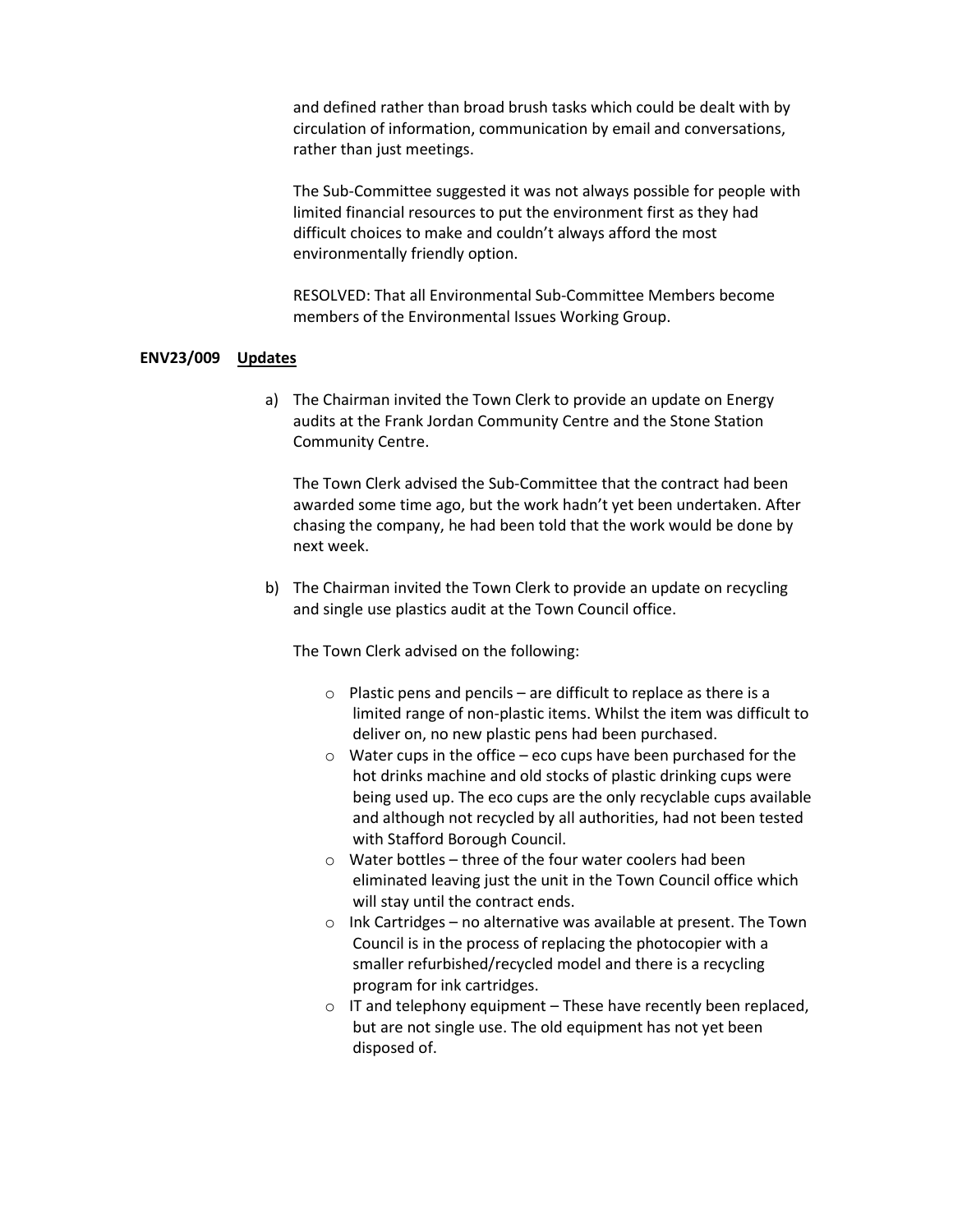#### **ENV23/010 Reports of Working Groups**

The Chairman invited Councillor Kelt to address the Sub-Committee.

#### Environmental Issues Working Group

 Eccleshall Gazette about the publication of an environmental article for the Councillor Kelt reminded the Sub-Committee that he had approached the Stone & purpose of promoting the topic of the environment, gauging the level of interest from the people of Stone and possibly facilitating the setting up of town groups.

An accompanying paper\* and draft article\* (produced by Councillor Kelt) had been attached to the agenda for the meeting.

Councillor Kelt proposed (after receiving approval from the Environmental Issues Working Group) that the Sub-Committee recommend the article for approval by the General Purposes Committee.

Councillor Argyle expressed his strong view that a number of points needed further discussion and proposed an amendment that additional work be undertaken before submission to the General Purposes Committee. The amendment was not supported.

 which was intended to be advisory and general in nature with the opportunity to The Sub-Committee congratulated Councillor Kelt on his informative document add detail as further articles are produced.

RECOMMENDED: That the Environmental article is recommended to the General Purposes Committee for publication in the Stone & Eccleshall Gazette.

**Chairman**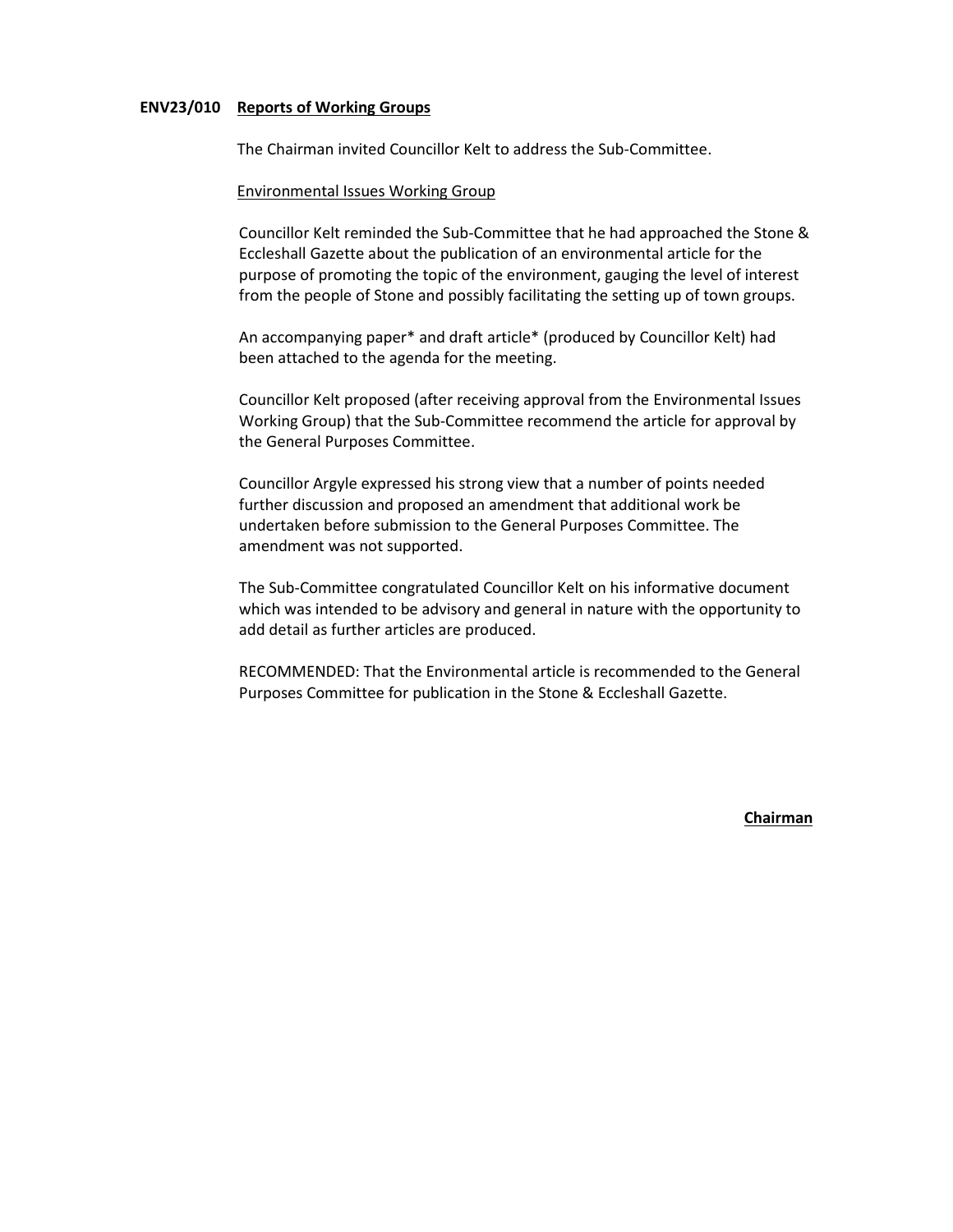# **Stone Town Council – Mayor's Charity Sub-Committee**

# **Minutes of the meeting held in the Council Chamber at 15 Station Road, Stone, on Tuesday 24 May 2022**

- **PRESENT:** Councillor J. Powell in the Chair and Councillors: A. Best, J. Davies, Mrs L. Davies, Mrs K. Dawson, Mrs J. Hood and R. Kenney.
- **ABSENT:** Councillor Mrs L. Davies and Mrs K. Dawson

#### **MC23/001 Apologies**

Councillor Mrs L. Davies and Mrs K. Dawson

#### **MC23/002 Declarations of Interest**

None

#### **MC22/003 Minutes of Previous Meeting**

 The minutes of the Mayor's Charity Sub-Committee meeting held on 6 July 2022, Minute Numbers MC23/001 – MC23/006, were approved as a correct record.

#### **MC23/004 Mayor 2021-22 – Report of final amounts donated to the Mayor's Charities**

The Town Clerk reported that during the Mayoral year (which had been partly curtailed by the pandemic), a sum of £1,316.00 had been raised, to be allocated between the Town Mayor's chosen charities which during 2021-22 were Stone Community Hub and Chuckle Productions.

The Town Mayor confirmed that he would like the monies raised to be apportioned equally between the two charities.

RESOLVED: That the total sum collected on behalf of the Mayor's Charities for the year 2021-22 be apportioned equally between Stone Community Hub and Chuckle Productions.

#### **MC23/005 Mayor 2022-23 – To confirm the charities for the year.**

The Chairman, Councillor J. Powell, proposed that the Mayor's chosen charities for the year 2022-23 should again be: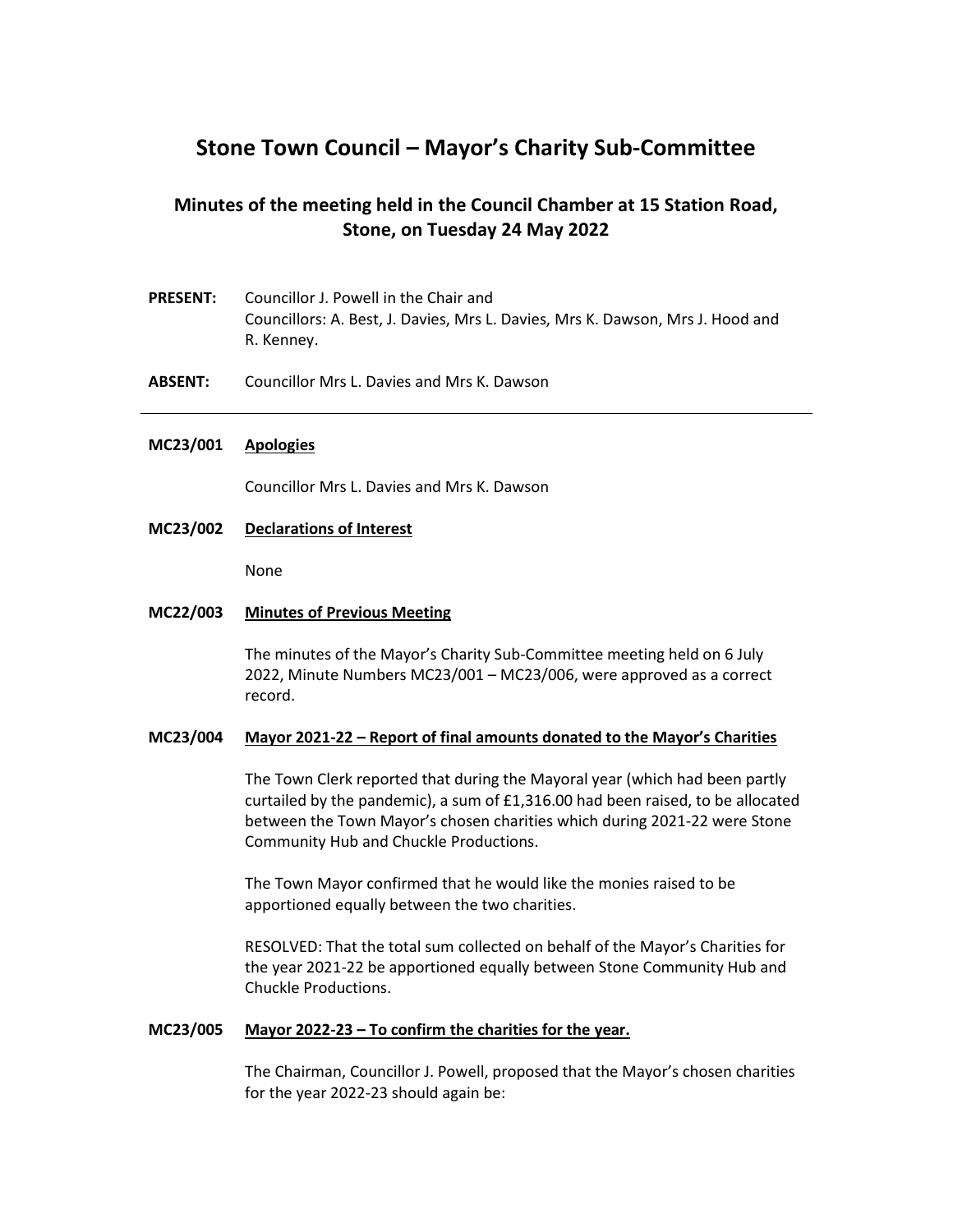- Chuckle Productions
- Stone Community Hub

RESOLVED: To support the Mayor's choice of proposed charities.

**Town Mayor**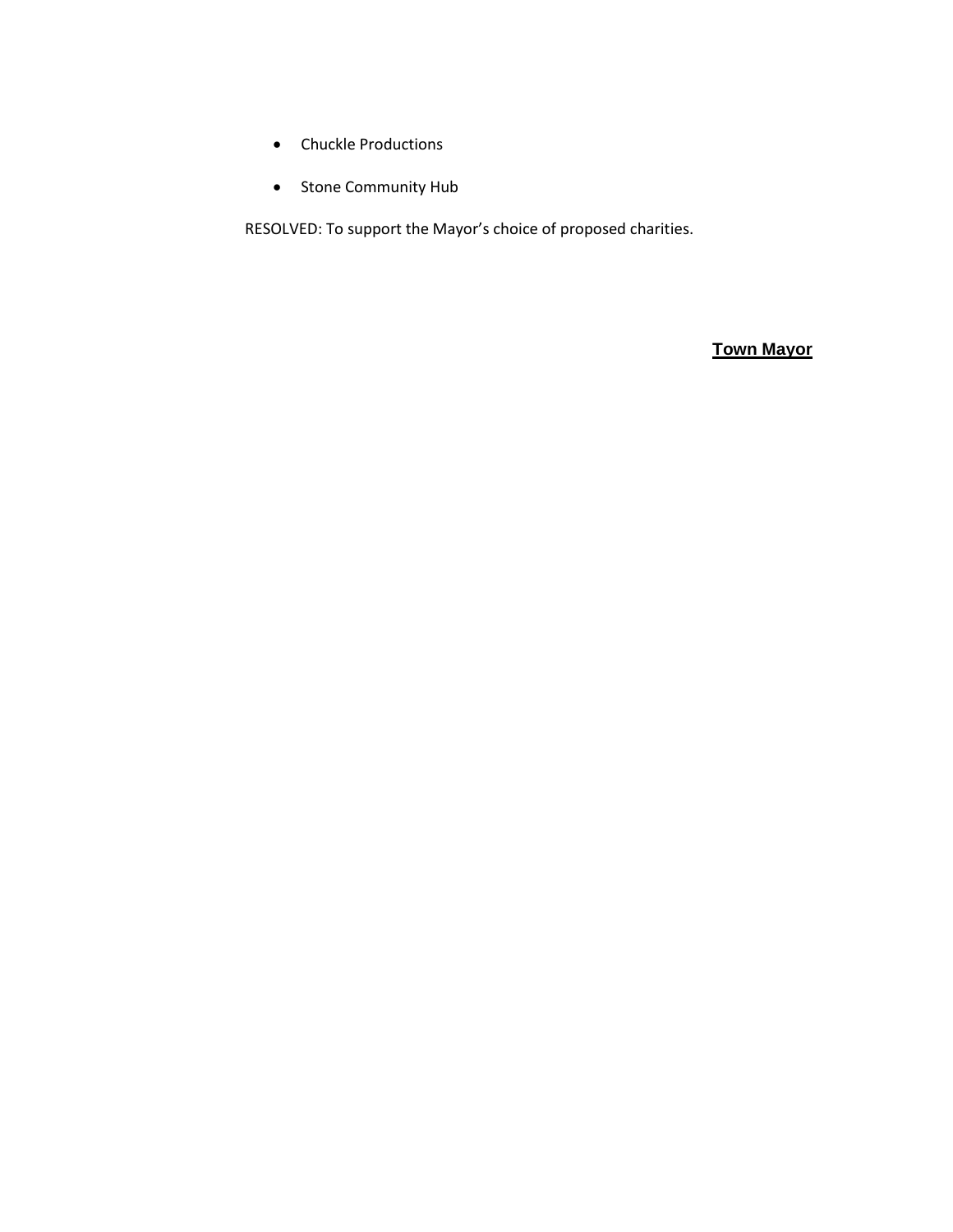

Meeting: **General Purposes Committee**  Date: **7th June 2022**  Report of: **Town Clerk Town Market Charges** 

# **Introduction**

- 1. In order to operate the town markets, the Council employs a contractor to erect, remove and store its marquees. With the exception of some minor changes to the minimum charge, and despite a change of contractor a few years ago, charges to the Council for this service have remained unchanged for at least ten years.
- from £50 to £40 to partly offset this. There is no proposed change in the £5 cost for the use 2. The Council's contractor has recently requested an increase from  $£25<sup>1</sup>$  per marquee per market to £30 per marquee, but is prepared to reduce the minimum charge per market day of a table.
- 3. This report considers the Council response to the proposed change.

## **Analysis**

- the increases now being proposed look reasonable in that context. They have not, however, 4. In respect of the requested increase, I recommend that the Council accept the proposal from the contractor. The prices have remained unchanged for a significant period of time, and been budgeted for, so the Council needs to consider how it will deal with the financial impact of these increases.
- the provision of tables, was £9,600. Against this, income of around £12,000 was received from traders for the hire of tables and marquees. This leaves an annual operating surplus of just £2,400. Even when added to the income from market traders that do not use marquees 5. During the last financial year, the total cost paid to the contractor for this service, including of around £2,700 in the last financial year, this falls well short of covering the ongoing costs for the purchase and maintenance of marquees and the administration involved in organising the markets.
- at their current levels, the annual operating surplus would reduce from £2,400 to just £500. 6. Once the proposed increase is applied, and assuming future trading levels continue broadly

## **Proposals**

7. There are three options open to the Council to deal with this issue:

<sup>&</sup>lt;sup>1</sup> All prices in this report exclude VAT. No VAT is charged on market stall rentals.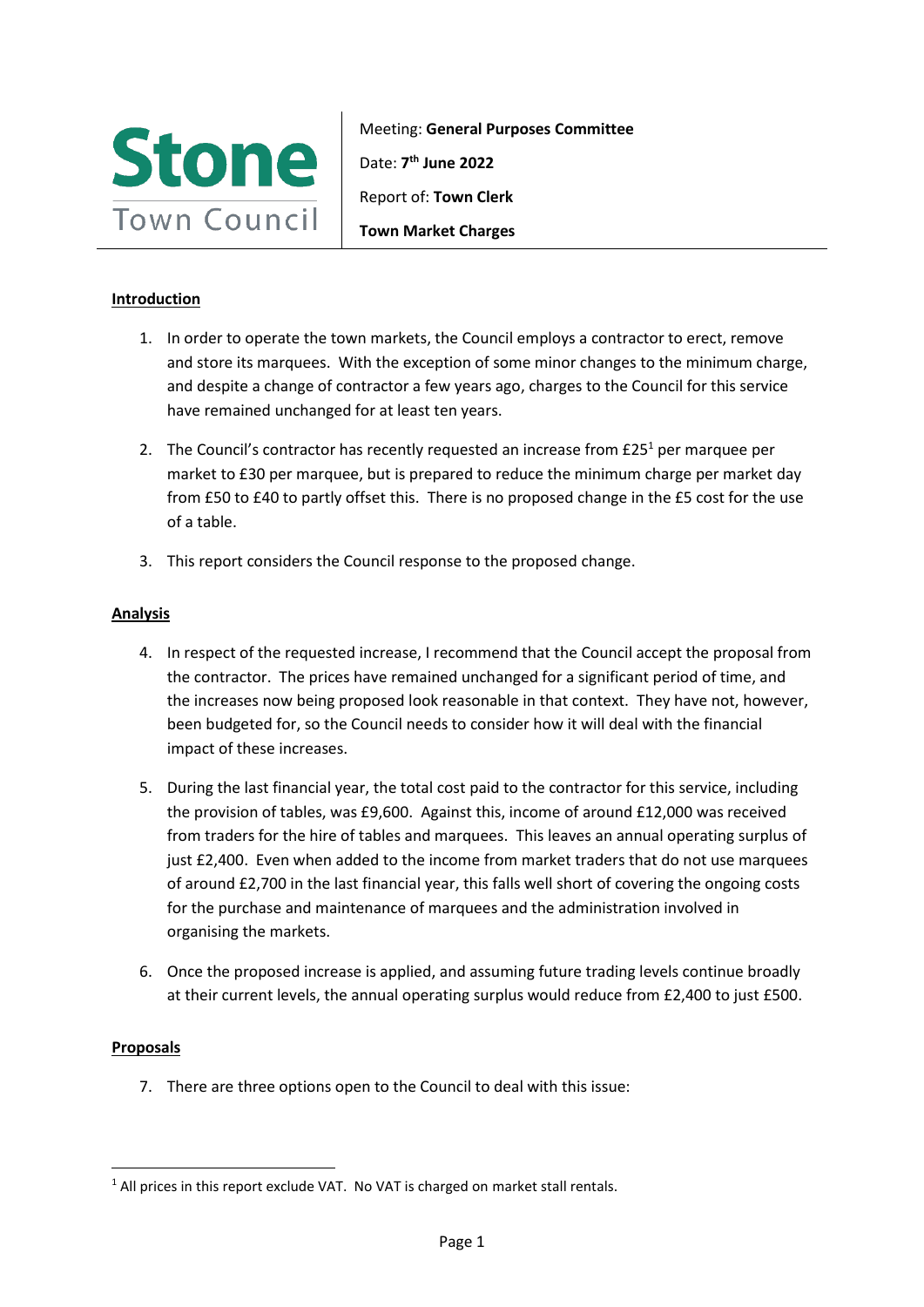- a. Do nothing, and cover the additional cost by approving a supplementary estimate from reserves.
- b. Stop the provision of marquees, and only rent pitches to traders with their own facilities.
- c. Increase the income received from market rentals to cover the cost of the contractor's increase.
- 8. These options are considered below.
- 9. **Supplementary estimate from reserves:** This is not recommended. Reserves are currently the Stone Heritage Centre, so any unnecessary use of reserves should be avoided, if possible. forecast to be at a particularly low level over the next few years due to the development of
- 10. **Stop the provision of marquees:** This is also not recommended. It is potentially the most the Council's other costs. Most of the Council's current traders, however, rely on the financially beneficial to the Council, as income from the charge to the trader is virtually all used to pay for the marquee, leaving only a minimal amount that falls well short of covering availability of a marquee and non-provision could result in a further reduction in trader numbers.
- 11. **Increase market rentals:** This is the recommended option. Generally, market rents are increased annually from  $1<sup>st</sup>$  April as agreed in the Council's budget. This has been 3% per annum in recent years. The last full price review was undertaken by this Committee in November 2018, when the price for a stall with a marquee was reduced significantly from £42.60 to £30.60, with a 50% surcharge introduced on the new, reduced price for stalls on the same day as the Farmers' Market.
- 2022. The increased prices set out below would reinstate the operating surplus to around its 12. It is suggested that the Council should implement a mid-year price increase from  $1<sup>st</sup>$  July current level, assuming that the number of stalls remains broadly the same:

|                                          | Charge | Current Proposed<br>Charge |
|------------------------------------------|--------|----------------------------|
| <b>Stall with Marquee</b>                | £33.50 | £39.00                     |
| Stall with Marquee – Farmers' Market Day | £50.50 | £56.00                     |

- 13. No change is recommended to charges for stalls without marquees.
- 14. In order to consider this in the context of charges made by other markets in the area, the prices at a number of local markets for similar, 4.5m x 3m stalls were investigated.
- start at £19.70 for a pitch, again with no marquee, with higher prices at weekends. Stafford 15. At Penkridge Market, pitches are charged at £3 per foot with no marquee provided. For a pitch the equivalent size of Stone's the charge to the trader would therefore be around £45 and they would also need to provide their own marquee. Lichfield Market outdoor stalls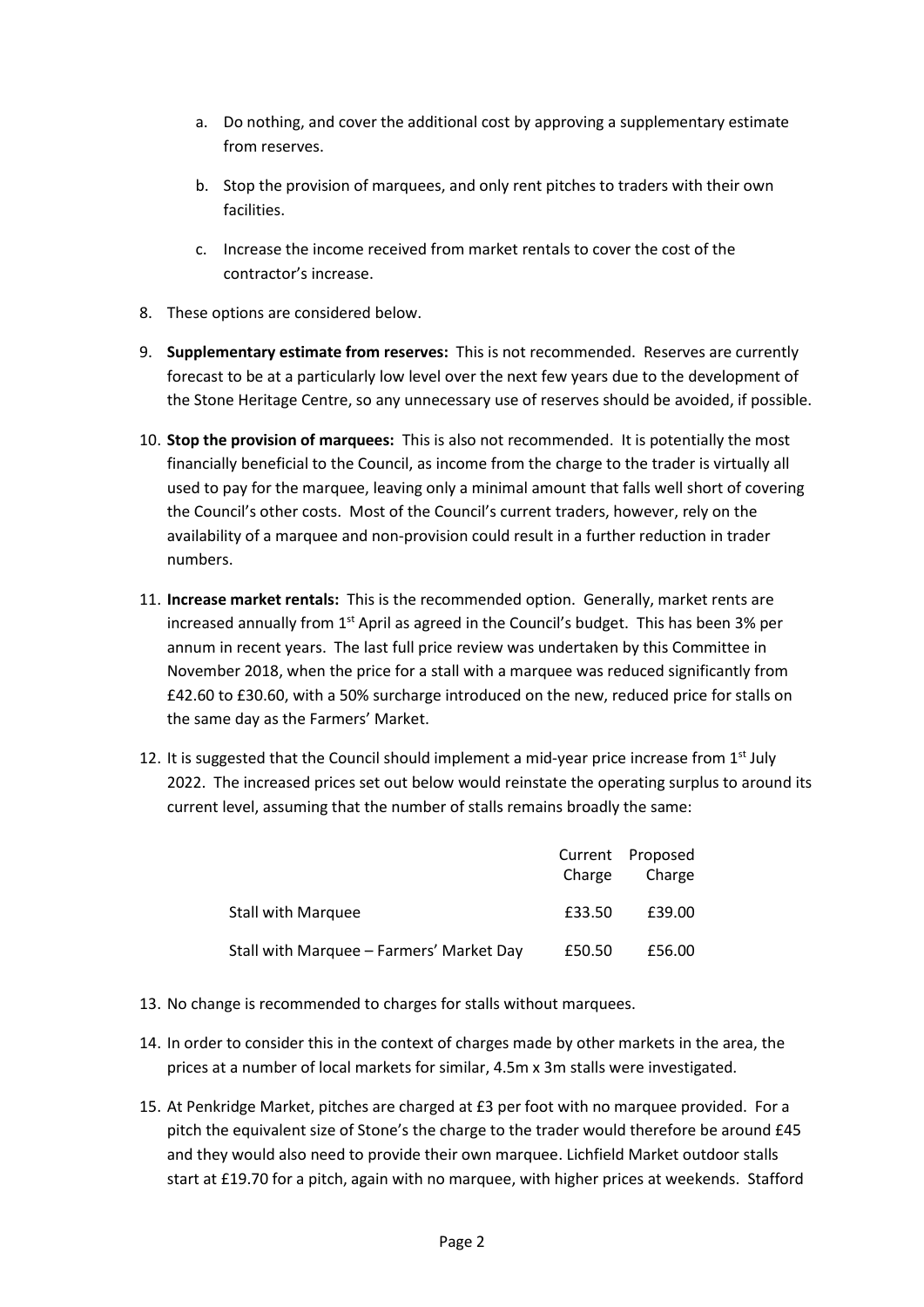Borough's Farmers' Market charges £88.60 for a full marquee with tables. The least expensive market locally appears to be in Leek, with a charge of £20 for a regular attender at a weekday market including a 3m x 3m marquee.

# **Conclusions**

- 16. This report has considered the price increase requested by the Council's marquee contractor and the actions that the Council should take into consideration as a result.
- 17. The Committee is asked to consider the options in this document and determine how it wishes to proceed.

# **Recommendations**

- 18. The Committee is recommended to:
	- a. A agree to the request for increased prices received for the Council's marquee contractor.
	- b. Increase charges to market stall traders with effect from  $1<sup>st</sup>$  July 2022, as set out in the report.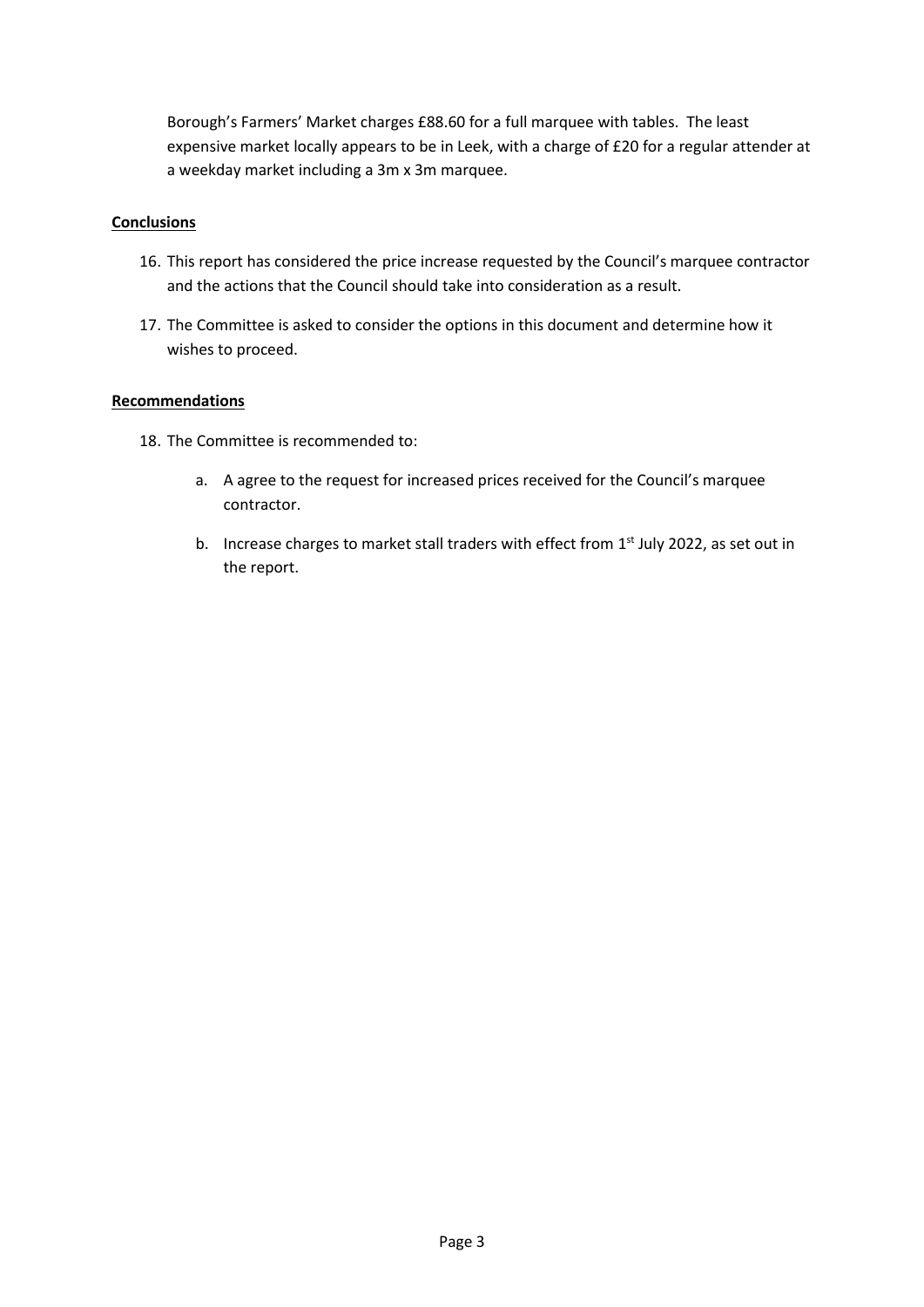The table below lists payments made by the Council in the period since the last report, for the Committee's information.

The table includes payments by cheque, direct debit, PayPal, telephone banking and online banking. It excludes salary and related payments, payments from the Mayor's Charity, and transfers between the Council's bank accounts, which can be seen by any Member on request. All amounts exclude VAT.

**Payment Date From :** 01/04/2022 **Payment Date To :** 30/04/2022

| Payment Date | Reference       | Supplier                      | Description                                          | Amount (£) |
|--------------|-----------------|-------------------------------|------------------------------------------------------|------------|
| 26/04/2022   | 2131570683      | Adobe Systems Software        | Adobe Acrobat DC Pro x 3 18/3/22 to 18/3/23          | 515.52     |
| 01/04/2022   | stw-INV05962503 | Water Plus                    | Water Usage - Feb / Mar 22                           | 68.25      |
| 09/04/2022   | SI-169848       | Mailing room                  | Franking Machine Rental 01/04/22 to 30/06/22         | 60.00      |
| 01/04/2022   | stw-INV05961745 | <b>Water Plus</b>             | Water Usage - Mount Rd - Feb / Mar 22                | 32.39      |
| 25/04/2022   | VE01092942      | Veolia ES (UK) Ltd            | Waste Collection - March 2022                        | 98.51      |
| 01/04/2022   | 67225           | <b>Prism Solutions</b>        | Leased Line Rental                                   | 46.69      |
| 01/04/2022   | 67225           | <b>Prism Solutions</b>        | Leased Line Rental                                   | 44.45      |
| 11/04/2022   | 2711142         | <b>British Gas</b>            | Elec - Feeder Pillar 1 21/2/22 to 21/3/22            | 7.95       |
| 11/04/2022   | 2713112         | <b>British Gas</b>            | Elec - 61 High St - 21/2/22 to 21/3/22               | 3.04       |
| 25/04/2022   | VEO1092943      | Veolia ES (UK) Ltd            | Waste Collection - March 2022                        | 86.51      |
| 08/04/2022   | 32              | MJ Plant                      | <b>Topping of Crown Meadow</b>                       | 324.00     |
| 08/04/2022   | 39              | MJ Plant                      | Annual Tree Pruning 21/22                            | 1,236.00   |
| 08/04/2022   | 36              | MJ Plant                      | Power wash and clean bus shelters plus removal of    | 825.00     |
| 08/04/2022   | 35              | MJ Plant                      | Hedge Cutting at Mount Road Allotments               | 178.00     |
| 08/04/2022   | 34              | MJ Plant                      | Removal of bullrushes at Crown Meadow                | 500.00     |
| 08/04/2022   | 37              | MJ Plant                      | Grounds Maint - Amphi, CM, MR Allot, Abbey St, Old   | 1,600.00   |
| 08/04/2022   | 276342          | Hammond Hygiene Solutions Ltd | Toilet Rolls and hygiene materials - credit note due | 86.25      |
| 06/04/2022   | V01976186577    | EE.                           | Mobile phones                                        | 21.53      |